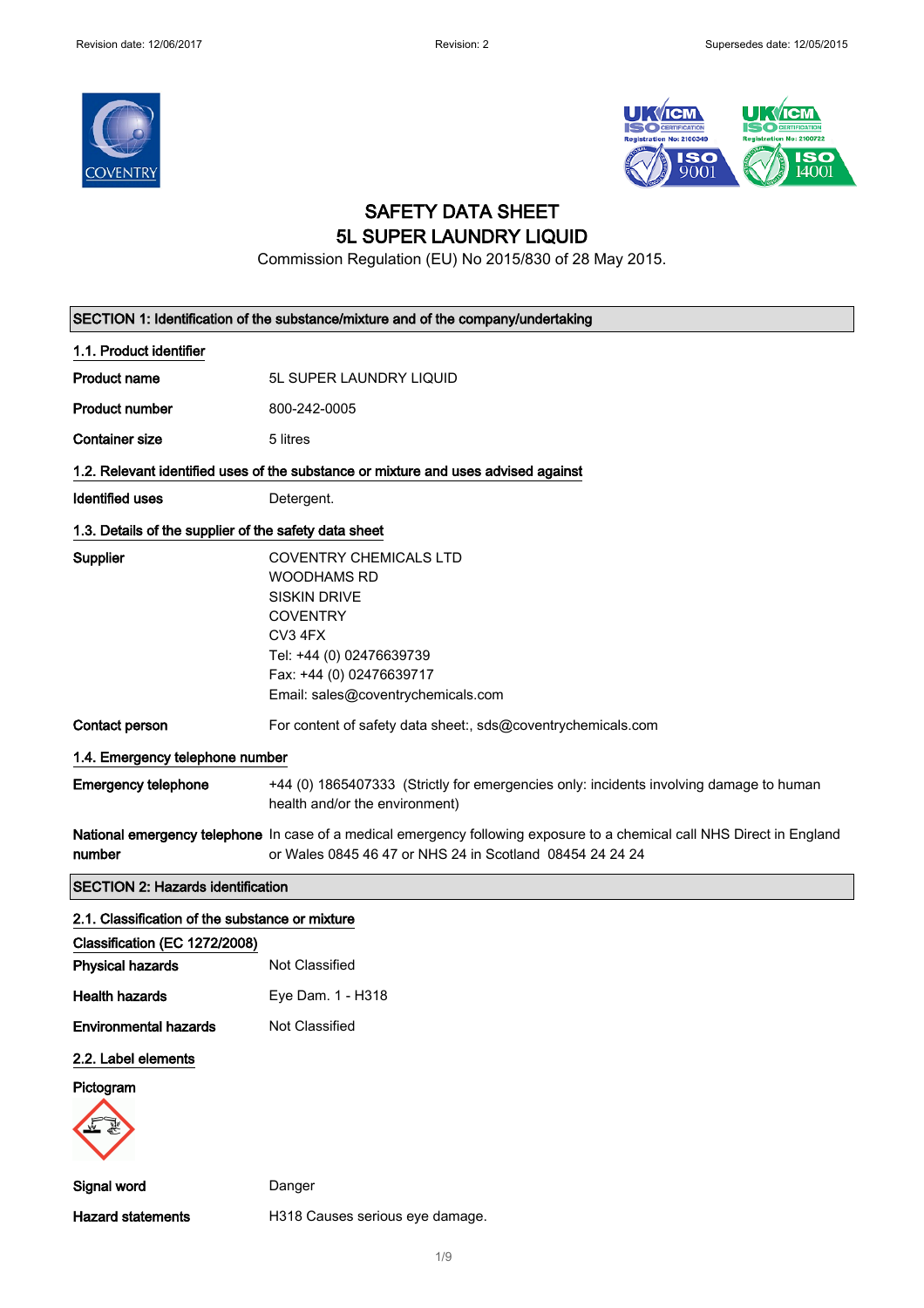٦

# 5L SUPER LAUNDRY LIQUID

| <b>Precautionary statements</b> | P264 Wash contaminated skin thoroughly after handling.<br>P280 Wear protective gloves/ protective clothing/ eye protection/ face protection.<br>P301+P330+P331 IF SWALLOWED: Rinse mouth. Do NOT induce vomiting.<br>P303+P361+P353 IF ON SKIN (or hair): Take off immediately all contaminated clothing.<br>Rinse skin with water/ shower.<br>P305+P351+P338 IF IN EYES: Rinse cautiously with water for several minutes. Remove<br>contact lenses, if present and easy to do. Continue rinsing.<br>P310 Immediately call a POISON CENTER/ doctor.<br>P363 Wash contaminated clothing before reuse.<br>P501 Dispose of contents/ container in accordance with local regulations. |
|---------------------------------|-----------------------------------------------------------------------------------------------------------------------------------------------------------------------------------------------------------------------------------------------------------------------------------------------------------------------------------------------------------------------------------------------------------------------------------------------------------------------------------------------------------------------------------------------------------------------------------------------------------------------------------------------------------------------------------|
| Contains                        | C12-14-ALKYL ETHER SULFATES, ALCOHOLS, C12-14, ETHOXYLATED, SODIUM<br><b>CARBONATE</b>                                                                                                                                                                                                                                                                                                                                                                                                                                                                                                                                                                                            |
| Detergent labelling             | 5 - < 15% anionic surfactants, < 5% non-ionic surfactants, < 5% optical brighteners, < 5%<br>perfumes, < 5% polycarboxylates, Contains 2-Bromo-2-nitropropane-1, 3-diol                                                                                                                                                                                                                                                                                                                                                                                                                                                                                                           |

### 2.3. Other hazards

This product does not contain any substances classified as PBT or vPvB.

#### SECTION 3: Composition/information on ingredients

# 3.2. Mixtures

| C12-14-ALKYL ETHER SULFATES                   |                      |                |                                                      | 5-10%    |
|-----------------------------------------------|----------------------|----------------|------------------------------------------------------|----------|
| CAS number: 68891-38-3                        | EC number: 500-234-8 |                | REACH registration number: 01-<br>2119488639-16-XXXX |          |
|                                               |                      |                |                                                      |          |
| <b>Classification</b>                         |                      |                | Classification (67/548/EEC or 1999/45/EC)            |          |
| Skin Irrit. 2 - H315                          |                      | Xi:R38,R41.    |                                                      |          |
| Eye Dam. 1 - H318<br>Aquatic Chronic 3 - H412 |                      |                |                                                      |          |
|                                               |                      |                |                                                      |          |
| ALCOHOLS, C12-14, ETHOXYLATED                 |                      |                |                                                      | $1 - 5%$ |
| CAS number: 68439-50-9                        | EC number: 500-213-3 |                | REACH registration number: 01-                       |          |
|                                               |                      |                | 2119487984-16-XXXX                                   |          |
| M factor (Acute) = $1$                        |                      |                |                                                      |          |
| Classification                                |                      |                | Classification (67/548/EEC or 1999/45/EC)            |          |
| Eye Dam. 1 - H318                             |                      | Xi;R41. N;R50. |                                                      |          |
| Aquatic Acute 1 - H400                        |                      |                |                                                      |          |
| Aquatic Chronic 3 - H412                      |                      |                |                                                      |          |
|                                               |                      |                |                                                      |          |
| <b>SODIUM CARBONATE</b>                       |                      |                |                                                      | $1 - 5%$ |
| CAS number: 497-19-8                          | EC number: 207-838-8 |                | REACH registration number: 01-<br>2119485498-19-XXXX |          |
| Classification                                |                      |                | Classification (67/548/EEC or 1999/45/EC)            |          |
| Eye Irrit. 2 - H319                           |                      | Xi;R36         |                                                      |          |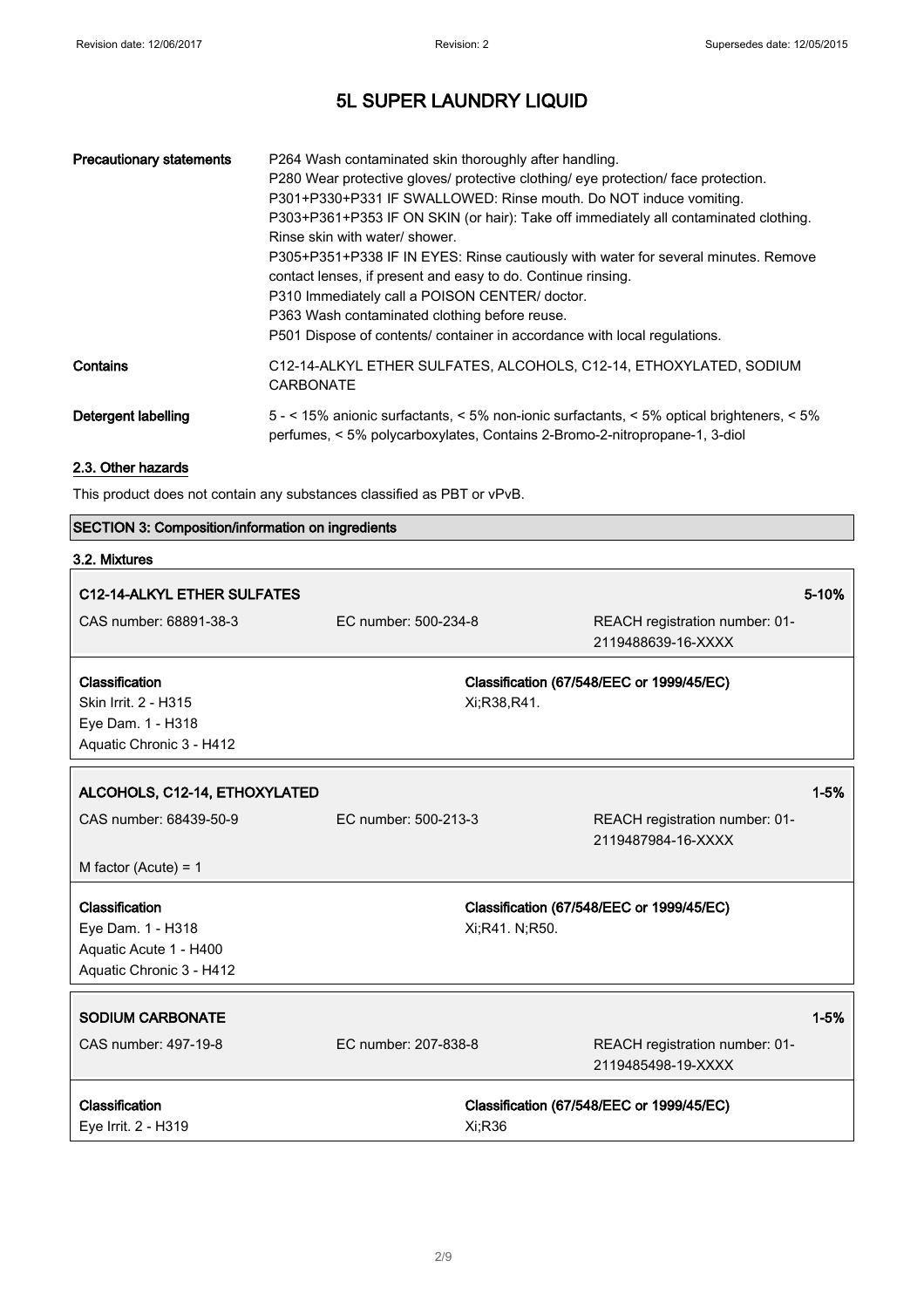| <b>BRONOPOL (INN)</b>    |                      | $1\%$                                                |
|--------------------------|----------------------|------------------------------------------------------|
| CAS number: 52-51-7      | EC number: 200-143-0 | REACH registration number: 01-<br>2119980938-15-XXXX |
| M factor (Acute) = $10$  |                      |                                                      |
| Classification           |                      | Classification (67/548/EEC or 1999/45/EC)            |
| Acute Tox. 4 - H302      |                      | Xn;R21/22 Xi;R37/38,R41 N;R50                        |
| Acute Tox. 4 - H312      |                      |                                                      |
| Skin Irrit. 2 - H315     |                      |                                                      |
| Eye Dam. 1 - H318        |                      |                                                      |
| STOT SE 3 - H335         |                      |                                                      |
| Aquatic Acute 1 - H400   |                      |                                                      |
| Aquatic Chronic 2 - H411 |                      |                                                      |

The Full Text for all R-Phrases and Hazard Statements are Displayed in Section 16.

# SECTION 4: First aid measures 4.1. Description of first aid measures General information **Provide eyewash station.** Inhalation **Move affected person to fresh air at once.** Rinse nose and mouth with water. Get medical attention if any discomfort continues. Ingestion Never give anything by mouth to an unconscious person. Do not induce vomiting. Rinse mouth thoroughly with water. Get medical attention if any discomfort continues. Skin contact **Rinse immediately with plenty of water.** Remove contaminated clothing. Get medical attention if irritation persists after washing. Eye contact Rinse immediately with plenty of water. Remove any contact lenses and open eyelids wide apart. Continue to rinse for at least 15 minutes. Get medical attention if symptoms are severe or persist after washing. Show this Safety Data Sheet to the medical personnel. 4.2. Most important symptoms and effects, both acute and delayed General information **Provide eyewash station.** Skin contact **Prolonged contact may cause redness, irritation and dry skin.** Eye contact The product is irritating to eyes and skin. Prolonged or repeated exposure may cause the following adverse effects: Irritation and redness, followed by blurred vision. Corneal damage. Risk of serious damage to eyes. 4.3. Indication of any immediate medical attention and special treatment needed Notes for the doctor No specific recommendations. SECTION 5: Firefighting measures 5.1. Extinguishing media Suitable extinguishing media The product is not flammable. Use fire-extinguishing media suitable for the surrounding fire.

#### 5.2. Special hazards arising from the substance or mixture

| Hazardous combustion | Thermal decomposition or combustion products may include the following substances: Oxides |
|----------------------|-------------------------------------------------------------------------------------------|
| products             | of carbon. Toxic gases or vapours.                                                        |

Foam, carbon dioxide or dry powder.

5.3. Advice for firefighters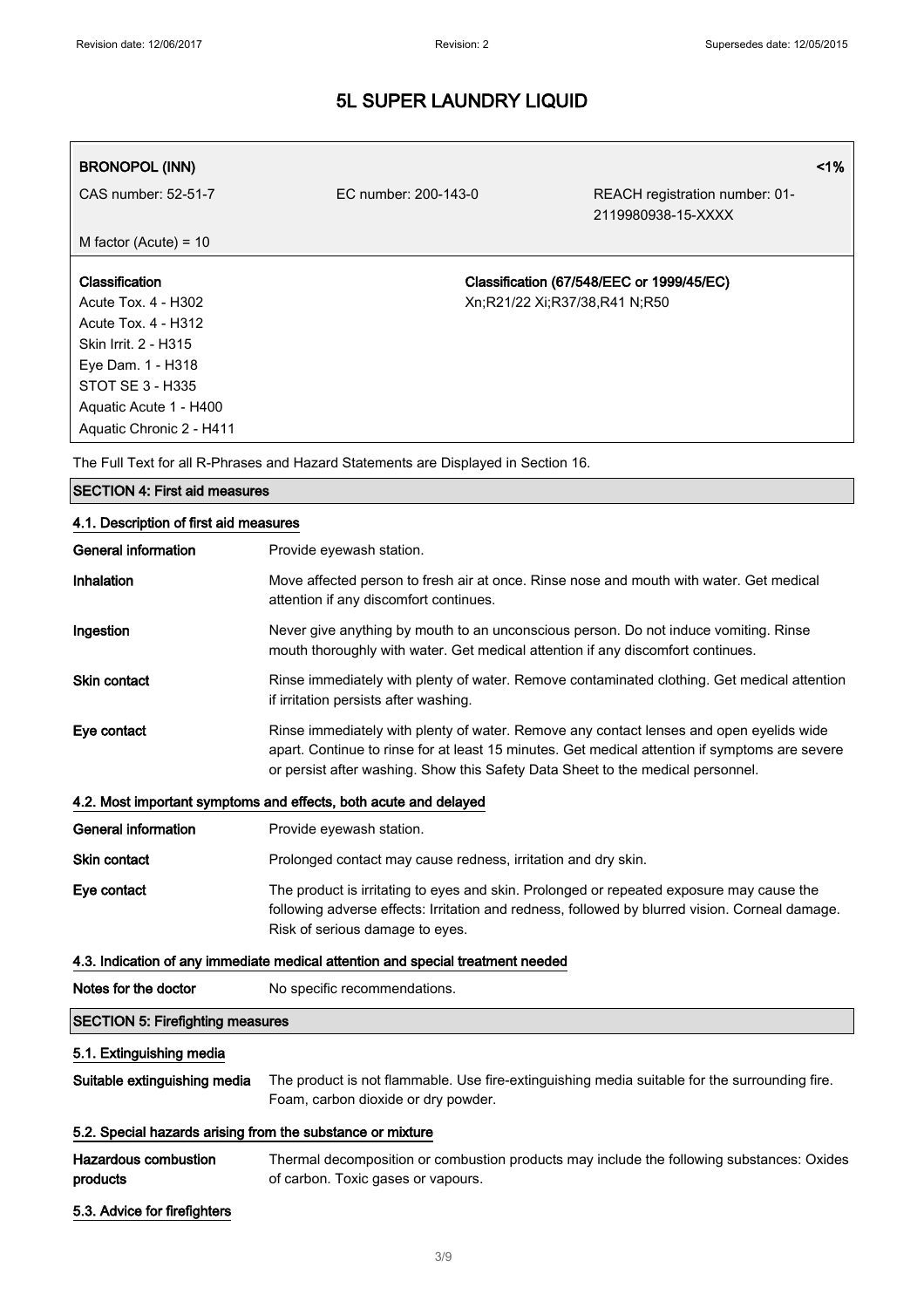| Protective actions during<br>firefighting                 | Control run-off water by containing and keeping it out of sewers and watercourses.                                                                                                                                                                                                     |
|-----------------------------------------------------------|----------------------------------------------------------------------------------------------------------------------------------------------------------------------------------------------------------------------------------------------------------------------------------------|
| Special protective equipment<br>for firefighters          | Wear positive-pressure self-contained breathing apparatus (SCBA) and appropriate protective<br>clothing.                                                                                                                                                                               |
| <b>SECTION 6: Accidental release measures</b>             |                                                                                                                                                                                                                                                                                        |
|                                                           | 6.1. Personal precautions, protective equipment and emergency procedures                                                                                                                                                                                                               |
| <b>Personal precautions</b>                               | For personal protection, see Section 8. Treat the spilled material according to the instructions<br>in the clean-up section. Take care as floors and other surfaces may become slippery.                                                                                               |
| 6.2. Environmental precautions                            |                                                                                                                                                                                                                                                                                        |
| <b>Environmental precautions</b>                          | Collect and dispose of spillage as indicated in Section 13. Do not discharge into drains or<br>watercourses or onto the ground.                                                                                                                                                        |
| 6.3. Methods and material for containment and cleaning up |                                                                                                                                                                                                                                                                                        |
| Methods for cleaning up                                   | Stop leak if safe to do so. Absorb in vermiculite, dry sand or earth and place into containers.<br>Flush contaminated area with plenty of water. Avoid the spillage or runoff entering drains,<br>sewers or watercourses.                                                              |
| 6.4. Reference to other sections                          |                                                                                                                                                                                                                                                                                        |
| Reference to other sections                               | For personal protection, see Section 8. See Section 11 for additional information on health<br>hazards. For waste disposal, see Section 13.                                                                                                                                            |
| <b>SECTION 7: Handling and storage</b>                    |                                                                                                                                                                                                                                                                                        |
| 7.1. Precautions for safe handling                        |                                                                                                                                                                                                                                                                                        |
| Usage precautions                                         | Provide adequate ventilation. Avoid spilling. Avoid contact with skin and eyes. Wear protective<br>clothing as described in Section 8 of this safety data sheet. Avoid breathing vapour/spray. Do<br>not mix with other household chemical products. Do not mix with acid.             |
| Advice on general<br>occupational hygiene                 | Good personal hygiene procedures should be implemented. Do not eat, drink or smoke when<br>using this product. Wash skin thoroughly after handling. Take off contaminated clothing and<br>wash it before reuse. Use appropriate hand lotion to prevent defatting and cracking of skin. |
|                                                           | 7.2. Conditions for safe storage, including any incompatibilities                                                                                                                                                                                                                      |
| <b>Storage precautions</b>                                | Store in tightly-closed, original container in a dry, cool and well-ventilated place. Store at room<br>temperature. Keep out of the reach of children. Keep away from heat, hot surfaces, sparks,<br>open flames and other ignition sources. No smoking.                               |
| 7.3. Specific end use(s)                                  |                                                                                                                                                                                                                                                                                        |
| Specific end use(s)                                       | The identified uses for this product are detailed in Section 1.2.                                                                                                                                                                                                                      |
| <b>SECTION 8: Exposure Controls/personal protection</b>   |                                                                                                                                                                                                                                                                                        |
| 8.1. Control parameters                                   |                                                                                                                                                                                                                                                                                        |
|                                                           | C12-14-ALKYL ETHER SULFATES (CAS: 68891-38-3)                                                                                                                                                                                                                                          |
| <b>DNEL</b>                                               | Workers - Inhalation; Long term systemic effects: 175 mg/m <sup>3</sup><br>Workers - Dermal; Long term systemic effects: 2750 mg/kg/day<br>Consumer - Inhalation; Long term systemic effects: 52 mg/m <sup>3</sup>                                                                     |

Consumer - Dermal; Long term systemic effects: 1650 mg/kg/day Consumer - Oral; Long term systemic effects: 15 mg/kg/day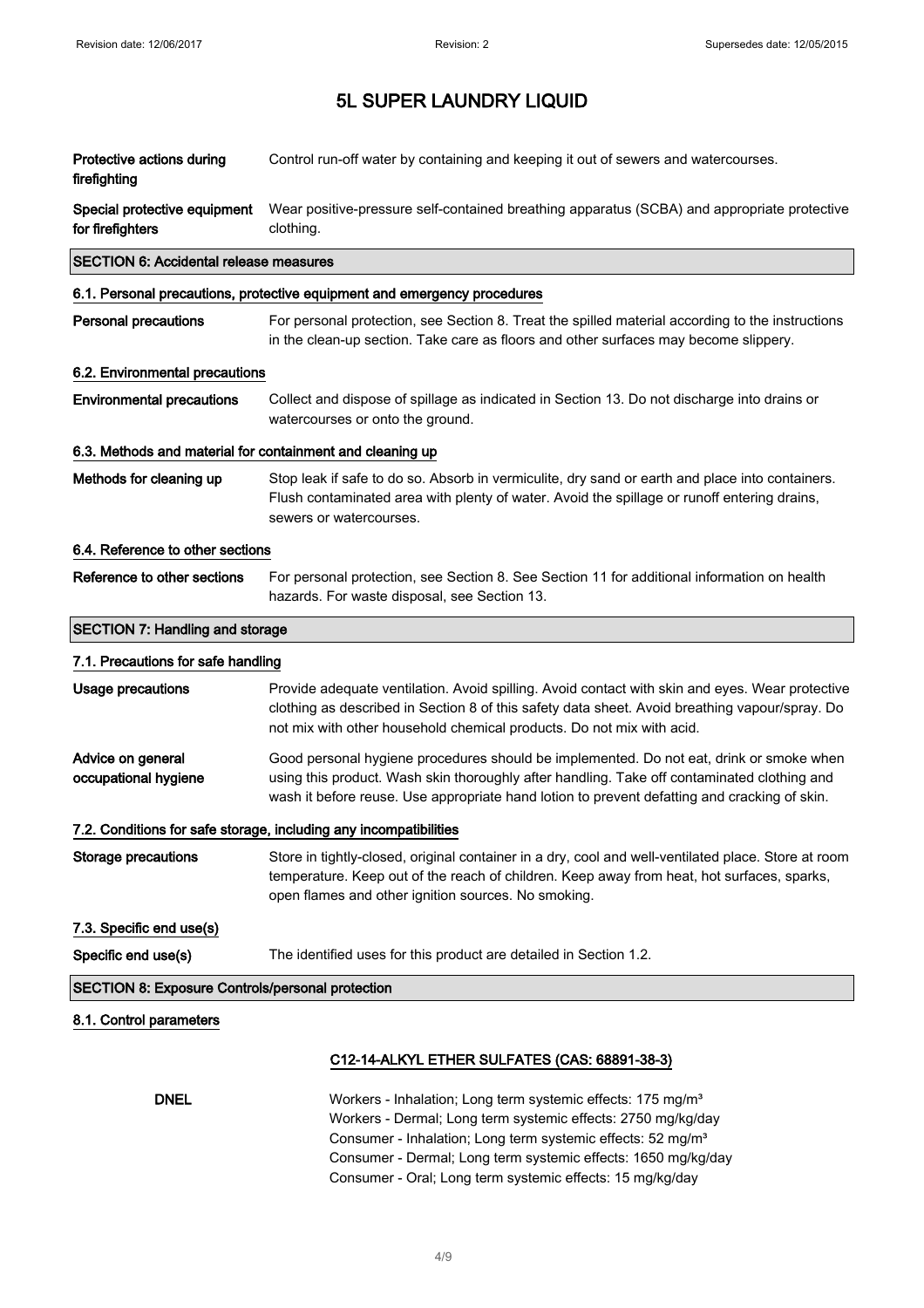| <b>PNEC</b> | - Fresh water; 0.24 mg/l<br>- Marine water; 0.024 mg/l<br>- Intermittent release; 0.071 mg/l<br>- Sediment, Fresh water; 0.917 mg/kg<br>- Sediment, Marine water; 0.092 mg/kg<br>- Soil; 7.5 mg/kg<br>- STP; 10,000 mg/l<br>ALCOHOLS, C12-14, ETHOXYLATED (CAS: 68439-50-9)                                                                                                                                                                                                                                                                                                                                                                                                                                                                                                                                                                                                                                                                                                                                                                                                                                                                                                                                                                                                                                                                                                                                       |
|-------------|-------------------------------------------------------------------------------------------------------------------------------------------------------------------------------------------------------------------------------------------------------------------------------------------------------------------------------------------------------------------------------------------------------------------------------------------------------------------------------------------------------------------------------------------------------------------------------------------------------------------------------------------------------------------------------------------------------------------------------------------------------------------------------------------------------------------------------------------------------------------------------------------------------------------------------------------------------------------------------------------------------------------------------------------------------------------------------------------------------------------------------------------------------------------------------------------------------------------------------------------------------------------------------------------------------------------------------------------------------------------------------------------------------------------|
| <b>DNEL</b> | Workers - Inhalation; Long term systemic effects: 294 mg/m <sup>3</sup><br>Workers - Dermal; Long term systemic effects: 2080 mg/kg/day<br>General population - Inhalation; Long term systemic effects: 87 mg/m <sup>3</sup><br>General population - Dermal; Long term systemic effects: 1250 mg/kg/day<br>General population - Oral; Long term systemic effects: 25 mg/kg/day                                                                                                                                                                                                                                                                                                                                                                                                                                                                                                                                                                                                                                                                                                                                                                                                                                                                                                                                                                                                                                    |
| <b>PNEC</b> | - Fresh water; 0.0437 mg/l<br>- Intermittent release; 0.004 mg/l<br>$-$ STP; 10 mg/l<br>- Sediment (Freshwater); 31 mg/kg<br>- Sediment (Marinewater); 31 mg/kg<br>- Soil; 1 mg/kg                                                                                                                                                                                                                                                                                                                                                                                                                                                                                                                                                                                                                                                                                                                                                                                                                                                                                                                                                                                                                                                                                                                                                                                                                                |
|             | SODIUM CARBONATE (CAS: 497-19-8)                                                                                                                                                                                                                                                                                                                                                                                                                                                                                                                                                                                                                                                                                                                                                                                                                                                                                                                                                                                                                                                                                                                                                                                                                                                                                                                                                                                  |
| <b>DNEL</b> | Workers - Inhalation; Long term local effects: 10 mg/m <sup>3</sup><br>General population - Inhalation; Long term local effects: 10 mg/m <sup>3</sup>                                                                                                                                                                                                                                                                                                                                                                                                                                                                                                                                                                                                                                                                                                                                                                                                                                                                                                                                                                                                                                                                                                                                                                                                                                                             |
|             | <b>BRONOPOL (INN) (CAS: 52-51-7)</b>                                                                                                                                                                                                                                                                                                                                                                                                                                                                                                                                                                                                                                                                                                                                                                                                                                                                                                                                                                                                                                                                                                                                                                                                                                                                                                                                                                              |
| <b>DNEL</b> | Workers - Inhalation; Long term systemic effects: 4.1 mg/m <sup>3</sup><br>Workers - Inhalation; Short term systemic effects: 12.3 mg/m <sup>3</sup><br>Workers - Inhalation; Long term local effects: 4.2 mg/m <sup>3</sup><br>Workers - Inhalation; Short term local effects: 4.2 mg/m <sup>3</sup><br>Workers - Dermal; Long term systemic effects: 2.3 mg/kg/day<br>Workers - Dermal; Short term systemic effects: 7 mg/kg/day<br>Workers - Dermal; Long term local effects: 0.013 mg/cm <sup>2</sup><br>Workers - Dermal; Short term local effects: 0.013 mg/cm <sup>2</sup><br>General population - Inhalation; Long term systemic effects: 1.2 mg/m <sup>3</sup><br>General population - Inhalation; Short term systemic effects: 3.7 mg/m <sup>3</sup><br>General population - Inhalation; Long term local effects: 1.3 mg/m <sup>3</sup><br>General population - Inhalation; Short term local effects: 1.3 mg/m <sup>3</sup><br>General population - Dermal; Long term systemic effects: 1.4 mg/kg/day<br>General population - Dermal; Short term systemic effects: 4.2 mg/kg/day<br>General population - Dermal; Long term local effects: 0.008 mg/cm <sup>2</sup><br>General population - Dermal; Short term local effects: 0.008 mg/cm <sup>2</sup><br>General population - Oral; Long term systemic effects: 0.35 mg/kg/day<br>General population - Oral; Short term systemic effects: 1.1 mg/kg/day |
| <b>PNEC</b> | - Fresh water; 0.01 mg/l<br>- Marine water; 0.008 mg/l<br>- Intermittent release; 0.0025 mg/l<br>$-$ STP; 0.43 mg/l<br>- Sediment (Freshwater); 0.041 mg/kg<br>- Sediment (Marinewater); 0.00328 mg/kg<br>- Soil; 0.5 mg/kg                                                                                                                                                                                                                                                                                                                                                                                                                                                                                                                                                                                                                                                                                                                                                                                                                                                                                                                                                                                                                                                                                                                                                                                       |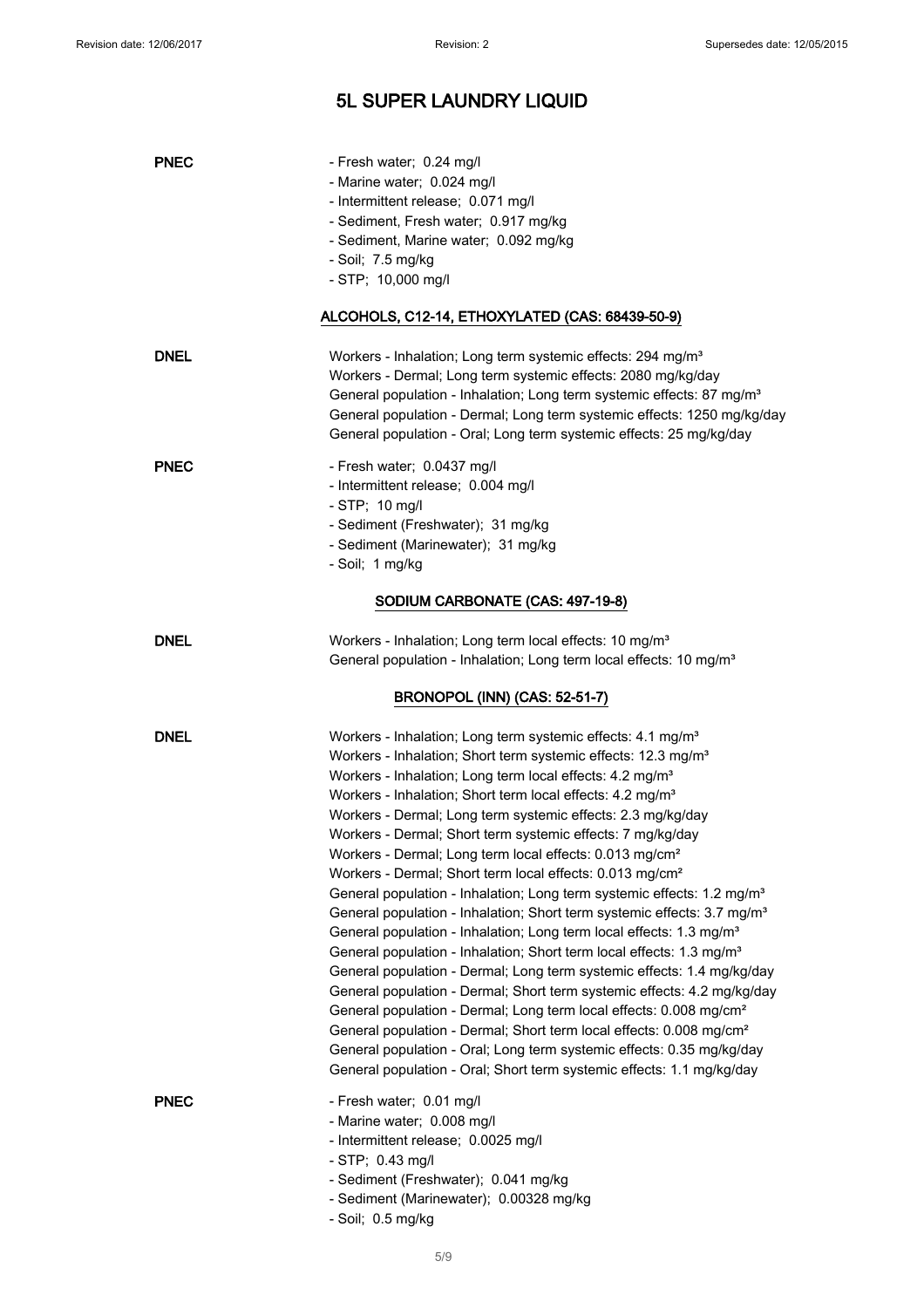#### 8.2. Exposure controls

| Protective equipment |  |
|----------------------|--|
|                      |  |

| Appropriate engineering<br>controls       | Provide adequate ventilation.                                                                                                                                                                                                                                                                                                                                                                                  |
|-------------------------------------------|----------------------------------------------------------------------------------------------------------------------------------------------------------------------------------------------------------------------------------------------------------------------------------------------------------------------------------------------------------------------------------------------------------------|
| Eye/face protection                       | Eyewear complying with an approved standard should be worn if a risk assessment indicates<br>eye contact is possible. Unless the assessment indicates a higher degree of protection is<br>required, the following protection should be worn: Tight-fitting safety glasses. Personal<br>protective equipment for eye and face protection should comply with European Standard<br>EN166.                         |
| Hand protection                           | Chemical-resistant, impervious gloves complying with an approved standard should be worn if<br>a risk assessment indicates skin contact is possible. It is recommended that gloves are made<br>of the following material: Polyvinyl chloride (PVC). Rubber (natural, latex). Neoprene. Nitrile<br>rubber. Polyethylene. To protect hands from chemicals, gloves should comply with European<br>Standard EN374. |
| Other skin and body<br>protection         | Wear appropriate clothing to prevent repeated or prolonged skin contact. Use appropriate<br>hand lotion to prevent defatting and cracking of skin.                                                                                                                                                                                                                                                             |
| Hygiene measures                          | When using do not eat, drink or smoke. Good personal hygiene procedures should be<br>implemented. Wash hands and any other contaminated areas of the body with soap and<br>water before leaving the work site. Use appropriate skin cream to prevent drying of skin.                                                                                                                                           |
| <b>Respiratory protection</b>             | Respiratory protection not required.                                                                                                                                                                                                                                                                                                                                                                           |
| <b>Environmental exposure</b><br>controls | Avoid releasing into the environment.                                                                                                                                                                                                                                                                                                                                                                          |

### SECTION 9: Physical and Chemical Properties

### 9.1. Information on basic physical and chemical properties

| Appearance                                  | Liquid.                                                              |
|---------------------------------------------|----------------------------------------------------------------------|
| Colour                                      | Light blue.                                                          |
| Odour                                       | Perfumed.                                                            |
| рH                                          | pH (concentrated solution): 8-10                                     |
| <b>Relative density</b>                     | 1.060                                                                |
| Solubility(ies)                             | Soluble in water.                                                    |
| <b>Viscosity</b>                            | 100-350 @ 20°C                                                       |
| of a flame                                  | <b>Explosive under the influence</b> Not considered to be explosive. |
| <b>Comments</b>                             | Information given is applicable to the product as supplied.          |
| 9.2. Other information                      |                                                                      |
| Other information                           | Not relevant.                                                        |
| Refractive index                            | $14 - 16$                                                            |
| <b>SECTION 10: Stability and reactivity</b> |                                                                      |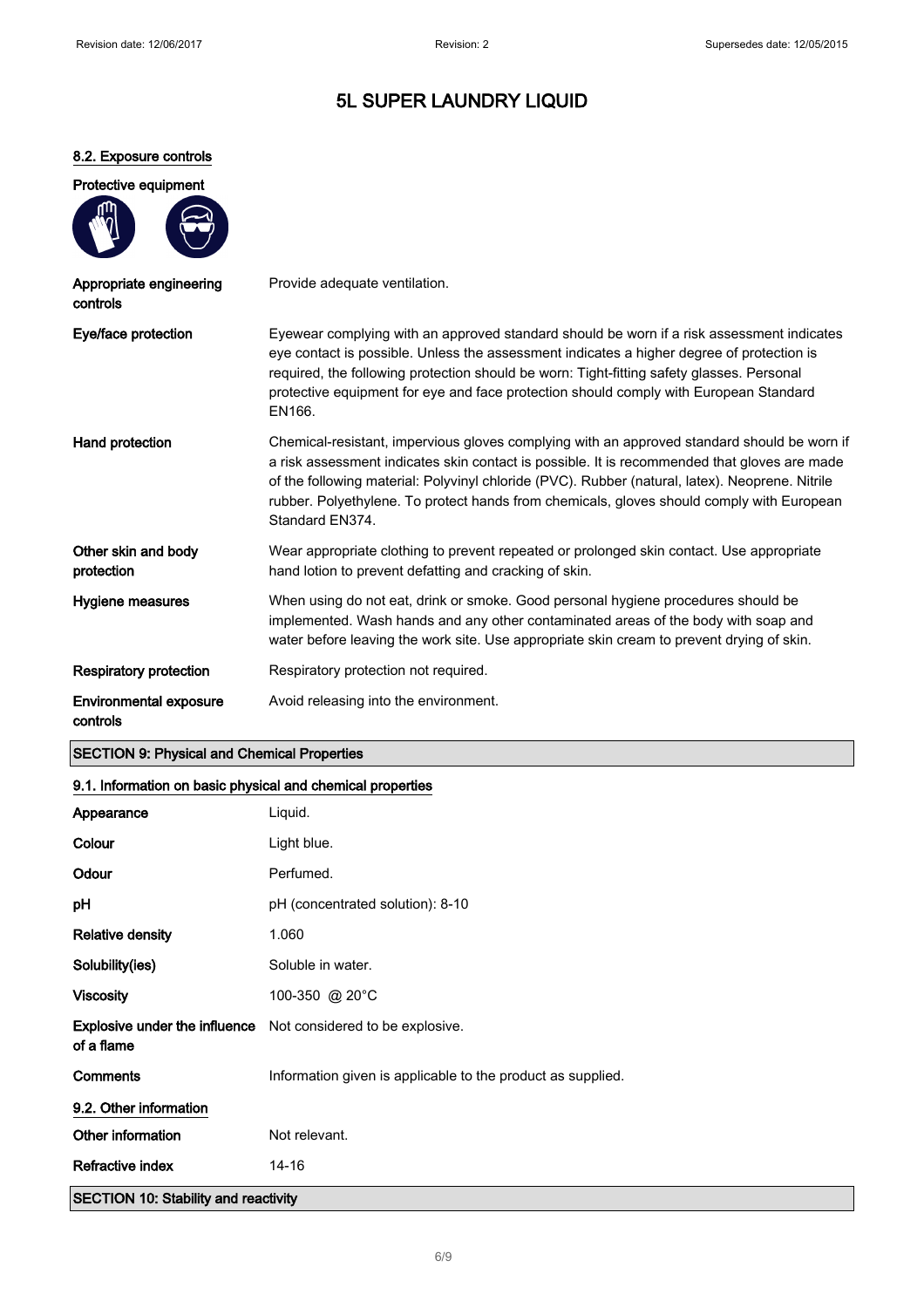| 10.1. Reactivity                             |                                                                                                                                                                                                                                                                                                                                                                                                                                                      |  |
|----------------------------------------------|------------------------------------------------------------------------------------------------------------------------------------------------------------------------------------------------------------------------------------------------------------------------------------------------------------------------------------------------------------------------------------------------------------------------------------------------------|--|
| <b>Reactivity</b>                            | There are no known reactivity hazards associated with this product.                                                                                                                                                                                                                                                                                                                                                                                  |  |
| 10.2. Chemical stability                     |                                                                                                                                                                                                                                                                                                                                                                                                                                                      |  |
| <b>Stability</b>                             | Stable at normal ambient temperatures.                                                                                                                                                                                                                                                                                                                                                                                                               |  |
| 10.3. Possibility of hazardous reactions     |                                                                                                                                                                                                                                                                                                                                                                                                                                                      |  |
| Possibility of hazardous<br>reactions        | Not applicable.                                                                                                                                                                                                                                                                                                                                                                                                                                      |  |
| 10.4. Conditions to avoid                    |                                                                                                                                                                                                                                                                                                                                                                                                                                                      |  |
| Conditions to avoid                          | Avoid exposure to high temperatures or direct sunlight.                                                                                                                                                                                                                                                                                                                                                                                              |  |
| 10.5. Incompatible materials                 |                                                                                                                                                                                                                                                                                                                                                                                                                                                      |  |
| <b>Materials to avoid</b>                    | No specific material or group of materials is likely to react with the product to produce a<br>hazardous situation.                                                                                                                                                                                                                                                                                                                                  |  |
| 10.6. Hazardous decomposition products       |                                                                                                                                                                                                                                                                                                                                                                                                                                                      |  |
| Hazardous decomposition<br>products          | No known hazardous decomposition products.                                                                                                                                                                                                                                                                                                                                                                                                           |  |
| <b>SECTION 11: Toxicological information</b> |                                                                                                                                                                                                                                                                                                                                                                                                                                                      |  |
| 11.1. Information on toxicological effects   |                                                                                                                                                                                                                                                                                                                                                                                                                                                      |  |
| <b>Toxicological effects</b>                 | No information available.                                                                                                                                                                                                                                                                                                                                                                                                                            |  |
| <b>General information</b>                   | This product has low toxicity.                                                                                                                                                                                                                                                                                                                                                                                                                       |  |
| Ingestion                                    | May cause irritation. Symptoms following overexposure may include the following: Stomach<br>pain. Nausea, vomiting. Diarrhoea.                                                                                                                                                                                                                                                                                                                       |  |
| <b>Skin contact</b>                          | Skin irritation should not occur when used as recommended. Prolonged or repeated exposure<br>may cause the following adverse effects: Irritation. Redness. Dryness and/or cracking. Mild<br>dermatitis, allergic skin rash.                                                                                                                                                                                                                          |  |
| Eye contact                                  | Irritating to eyes. May cause serious eye damage. Severe irritation, burning, tearing and<br>blurred vision. Corneal damage.                                                                                                                                                                                                                                                                                                                         |  |
| <b>SECTION 12: Ecological Information</b>    |                                                                                                                                                                                                                                                                                                                                                                                                                                                      |  |
| Ecotoxicity                                  | There are no data on the ecotoxicity of this product. Not regarded as dangerous for the<br>environment.                                                                                                                                                                                                                                                                                                                                              |  |
| 12.1. Toxicity                               |                                                                                                                                                                                                                                                                                                                                                                                                                                                      |  |
| <b>Toxicity</b>                              | Not considered toxic to fish.                                                                                                                                                                                                                                                                                                                                                                                                                        |  |
| 12.2. Persistence and degradability          |                                                                                                                                                                                                                                                                                                                                                                                                                                                      |  |
| Persistence and degradability                | There are no data on the degradability of this product. The surfactant(s) contained in this<br>product complies(comply) with the biodegradability criteria as laid down in Regulation (EC)<br>No. 648/2004 on detergents. Data to support this assertion are held at the disposal of the<br>competent authorities of the Member States and will be made available to them at their direct<br>request, or at the request of a detergent manufacturer. |  |
| 12.3. Bioaccumulative potential              |                                                                                                                                                                                                                                                                                                                                                                                                                                                      |  |
|                                              |                                                                                                                                                                                                                                                                                                                                                                                                                                                      |  |

Bioaccumulative potential No data available on bioaccumulation.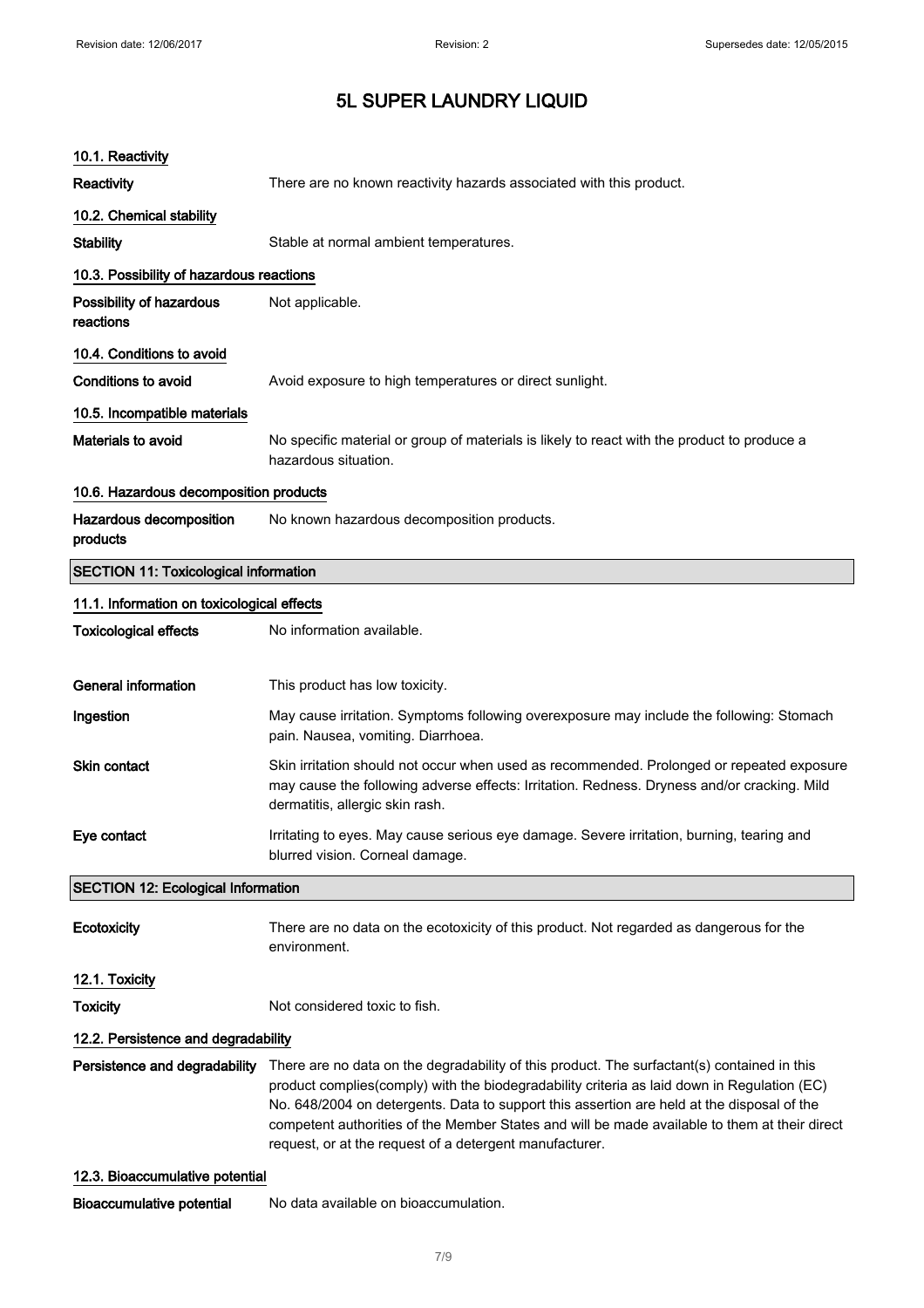#### 12.4. Mobility in soil

Mobility The product is water-soluble and may spread in water systems. 12.5. Results of PBT and vPvB assessment Results of PBT and vPvB assessment This product does not contain any substances classified as PBT or vPvB. 12.6. Other adverse effects Other adverse effects None known. SECTION 13: Disposal considerations 13.1. Waste treatment methods General information **Do not discharge into drains or watercourses or onto the ground.** Disposal methods Dispose of waste to licensed waste disposal site in accordance with the requirements of the local Waste Disposal Authority. Reuse or recycle products wherever possible. SECTION 14: Transport information General The product is not covered by international regulations on the transport of dangerous goods (IMDG, IATA, ADR/RID). 14.1. UN number Not applicable. 14.2. UN proper shipping name Not applicable. 14.3. Transport hazard class(es) No transport warning sign required. 14.4. Packing group Not applicable. 14.5. Environmental hazards Environmentally hazardous substance/marine pollutant No. 14.6. Special precautions for user Not applicable. 14.7. Transport in bulk according to Annex II of MARPOL and the IBC Code Transport in bulk according to Not applicable. Annex II of MARPOL 73/78 and the IBC Code SECTION 15: Regulatory information 15.1. Safety, health and environmental regulations/legislation specific for the substance or mixture National regulations The Control of Substances Hazardous to Health Regulations 2002 (SI 2002 No. 2677) (as amended).